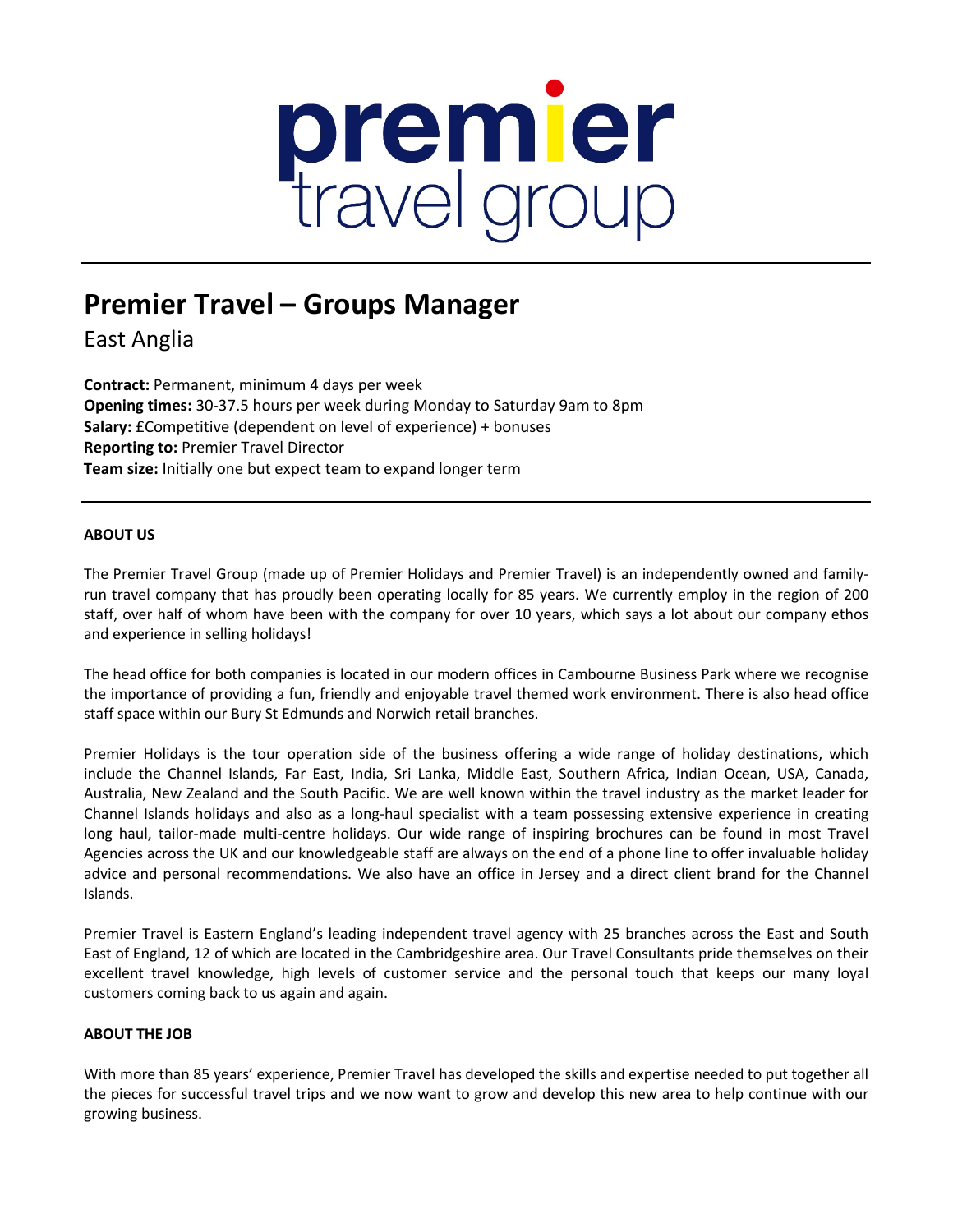Whether prospective clients are looking to celebrate a big occation with the entire family, reward their employees on an all-expenses paid incentive trip to Las Vegas, organize a history trip to Normandy for their class, or organizing a bespoke tour for a local community organization, we want the person who fills this role to have it covered.

The successful applicant will love networking and be able to source their own leades, be competent in organizing group travel itineraries and enjoying assisting their clients throughout their holiday experience from quote stage up until their return. With 25 branches across the East Anglia and south east region, there is alo the option to work with our branch managers in local areas to source and promot the unique and exclusive products we can offer such as escorted cruise and touring groups, day trips, coach holidays and much more.

### **ABOUT YOU**

We are looking for an experienced Travel Expert with a minimum of 3 years' experience in selling holidays, a strong sales background, a real passion for travel, expert knowledge of multiple destiantions and varying holidays experiences plus the ability to work independently to achieve results.

### **Prior experience is required in:**

- Achieving sales and delivering results
- Delivering outstand customer service
- Strong organisational skills
- Be confident in servicing bookings from start to finish, including post booking activities
- Utilising outbound calling, face to face, email, social media along with other techniques, to maximise group enquiries and bookings
- Providing a professional consultancy service for all clients, anticipating their needs and offering a range of value added solutions to exceed their expectations
- Keeping up to date with changes within Premier Travel and the travel sector
- The drive to progress yourself individually as well as the business
- An ability to build strong relationships and communicate effectively at all levels both internally and externally
- Be proactive, have a positive attitude and bring lots of enthusiasm
- Be happy to work autonomously and within a team
- Have confidence in negotiating best fares and prices with suppliers as well as flexible terms & conditions

### **Essential skills include:**

- Excellent travel industry and destination knowledge
- A positive and professional attitude
- Excellent communication skills, both written and verbal
- Good knowledge and experience of travel systems
- Strong sales record
- A willingness to learn and try new things

### **Desirable but not essential**

- Prior experience in groups, meetings or events field
- Knowledge of group travel booking tools and suppliers
- GDS experience and knowledge of published, net, group and consolidator fare types

### **ABOUT STAFF BENEFITS**

- Excellent staff travel rates
- Friendly working environment
- Numerous social events
- Pension scheme